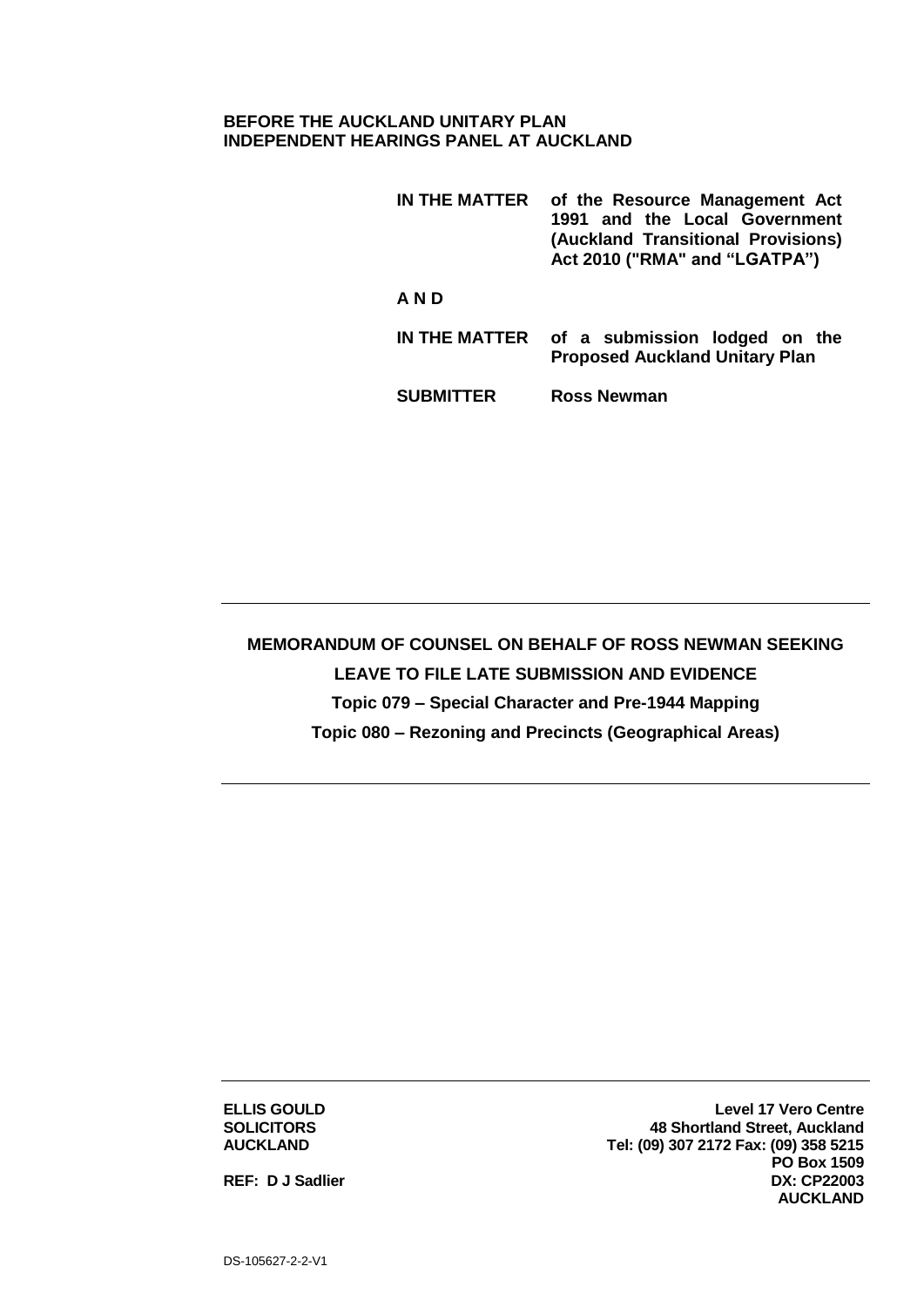# **MAY IT PLEASE THE HEARINGS PANEL**

## *Introduction*

- 1. This memorandum of counsel is filed on behalf of Ross Newman.
- 2. Mr Newman is the owner of the property at 226 Remuera Road, Remuera, legally described as Lot 1 DP 59096 ("**Property**").
- 3. Mr Newman purchased the Property in March 2015, and, after 24 years spent living in New York and Zürich, moved into the Property in November 2015.

# *PAUP provisions applying to the Property*

- 4. When he purchased the Property, it and the surrounding block bounded by Remuera Road, Westbourne Road, Westbury Crescent and Portland Road ("**Westbury Block**") were consistently zoned Single House zone and were subject of the Special Character - Residential Isthmus B overlay ("**Character Overlay**").
- 5. The Property is in a state of relative disrepair, is of limited character value (special, historic or otherwise) given unsympathetic renovations that have been undertaken to it, and requires significant reinvestment to bring it up to standard. It is also extremely expensive to maintain, even in its current state. Notwithstanding that, the Property remains attractive for restoration and renovation as a large family home on a large elevated Remuera site, with panoramic views of the harbour and Rangitoto, provided the notified planning regime is retained for the Westbury Block.
- 6. While Mr Newman was aware that the PAUP process was underway, and there was a risk that the extent of certain zones and overlays may change, he expected that that the amenity values of the Westbury Block would be treated consistently. In particular, Mr Newman considered that either the views from the Property would be retained, or if any additional height was proposed then the Property would also receive the benefit of that upzoning.
- 7. Mr Newman has recently become aware of the Council's "preliminary position" on rezoning, which proposes to retain Single House zoning and the Character Overlay for the Property and certain other properties along Remuera Road, but to otherwise remove the Character Overlay from the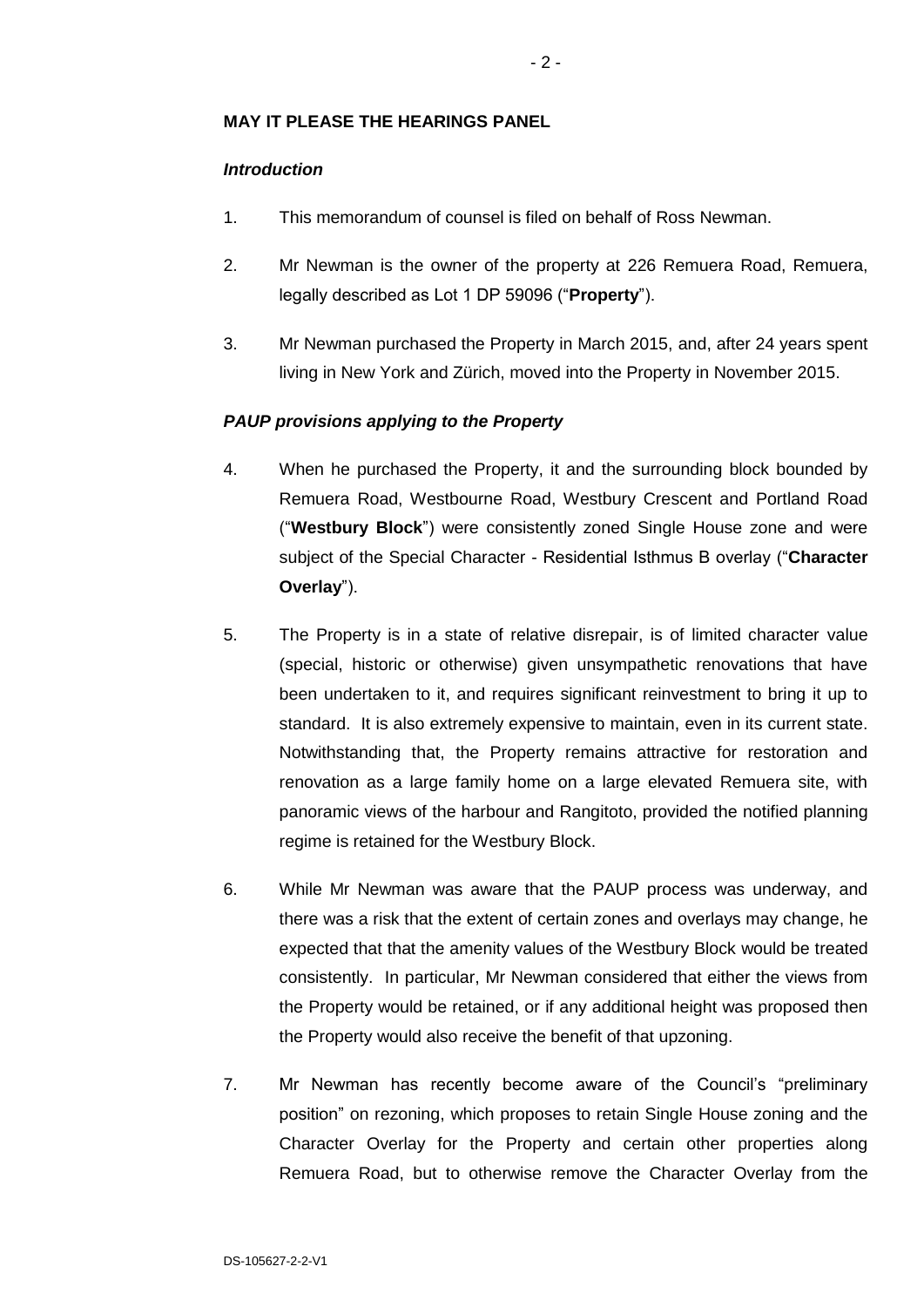Westbury Block and upzone those properties to the Mixed Housing Urban zone ("**Preliminary Position**").

- 8. The Preliminary Position, as outlined in the submission attached, will have significant and perverse outcomes in terms of removing amenity values for those houses proposed to remain within the Single House Zone Overlay on Remuera Road, which will lead to underinvestment, and potentially "demolition by neglect", thereby undermining the purpose of the Character Overlay. In those circumstances, the only justifiable approach would be to zone the entirety of the Westbury Block consistently. That would include either retaining the Single House zone and Character Overlay, or applying the Mixed Housing Urban zone and deleting the Character Overlay, over the whole block.
- 9. Counsel has been unable to locate a submission on the PAUP which squarely raises the issue of potentially rezoning the Westbury Block or removing the Character Overlay from it. In those circumstances, it is questionable whether the proposed rezoning of that part of the Westbury Block which forms part of the Council's Preliminary Position should be identified as within or outside the scope of submissions. The maps recently released by the Council imply that this change is within scope.
- 10. Counsel currently considers the Council's Preliminary Position to be outside scope of submissions, or at least not clearly foreshadowed in those submissions. It also seems clearly inappropriate for the reasons outlined above and in the submission attached to this memorandum. Mr Newman has had no reasonable opportunity to comment on the Preliminary Position, notwithstanding that it would have significant adverse effects on the amenity values enjoyed by the Property, as well is it as its value. Mr Newman would value the opportunity of being heard in respect of the submission attached, including calling evidence in respect of the values associated with the Property and what the best and most appropriate planning outcome would be for the Westbury Block.

#### *Waiver and directions sought from the Panel*

11. Mr Newman proposes to give legal submissions, and call evidence from himself and his architect at the hearings of both Topics 079 and 081, relating to the extent of the Character Overlay and what appears to be the consequential rezoning of most but not all of the Westbury Block.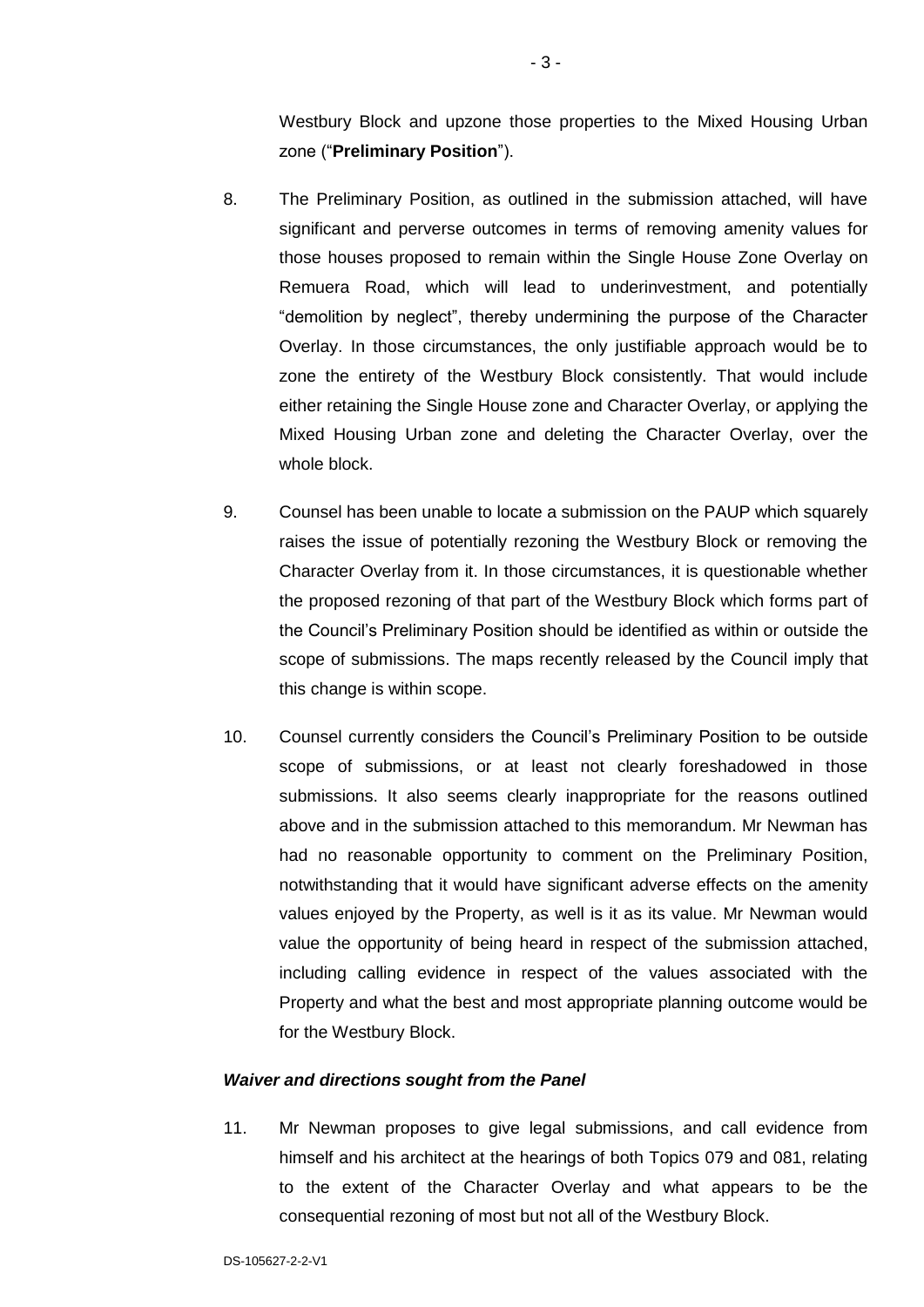- 12. Accordingly, Counsel respectfully requests that the Panel:
	- (a) Accept the attached submission under s165(c) of the Local Government (Auckland Transitional Provisions) Act 2010.
	- (b) In the event that the Auckland Council is able to identify the specific submission(s) that it relies on to support the Preliminary Position, treat the attached submission also as a further submission in opposition to those original submissions.
	- (c) Grant a waiver of time to file evidence in respect of Topic 079, and direct Mr Newman to file any evidence by 21 January 2016 (the date for filing rebuttal evidence in respect of this topic).
- 13. Counsel submits that these directions are appropriate for the following reasons:
	- (a) The Council's shift in policy direction with respect to the treatment of the Westbury Block only became evident recently by way of evidence filed in the Council in early December 2015, and in more recent media coverage of the Preliminary Position.
	- (b) The Preliminary Position does not appear to be squarely supported by any particular submission, and is therefore arguably outside scope. Even if there is broad relief to support an argument as to jurisdiction, it is clear that the Preliminary Position was not clearly foreshadowed in submissions.
	- (c) Accordingly no person, including Mr Newman or any former owner of the Property, had an appropriate opportunity to consider and make submissions or further submissions in respect of the appropriate planning outcome.
	- (d) Only one minor timetabling amendment is sought for Mr Newman's benefit, to enable filing of evidence for the hearing of Topic 079. That amendment does not jeopardise the current scheduling of the hearing of Topic 079.
	- (e) The issues raised in Mr Newman's submissions are relatively narrow, and the general subject matter will need to be covered in evidence in support of the Preliminary Position in any event. Accordingly neither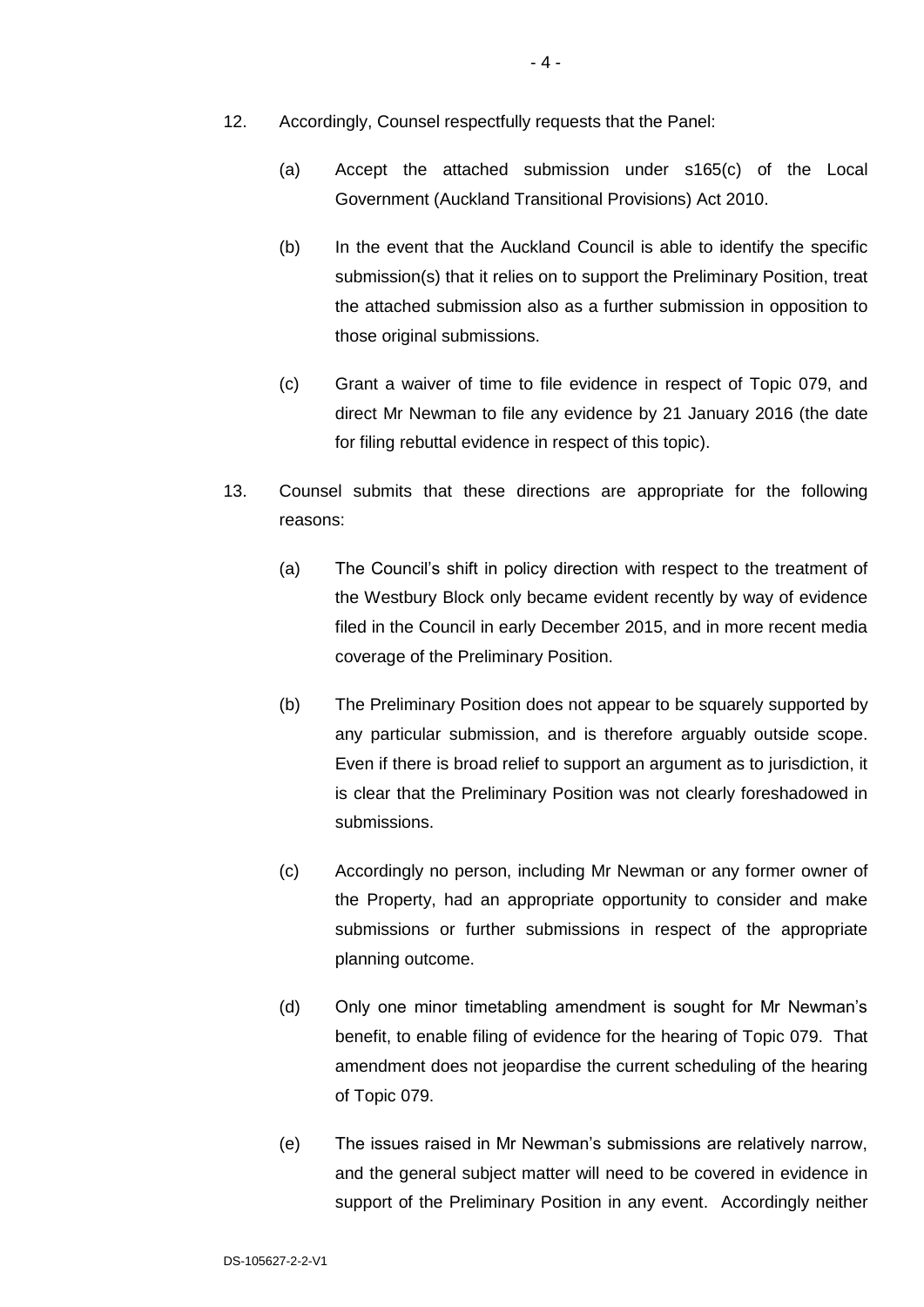the Council nor any submitter will be unduly prejudiced by receiving Mr Newmans submission or late evidence.

- (f) For the reasons set out in paras 4-10 above, Mr Newman will be unduly prejudiced by any decision to exclude him from discussion of the issues relevant to the Panel's recommendation, and the Council's decision, in respect of the appropriate zoning of the Westbury Block.
- 14. If it would assist the Panel, counsel can be available at short notice for a conference in respect of this procedural matter.

**DATED** this 22<sup>nd</sup> day of December 2015

**\_\_\_\_\_\_\_\_\_\_\_\_\_\_\_\_\_\_\_\_\_\_\_\_\_\_\_\_\_\_\_\_\_ Daniel Sadlier** Counsel for Ross Newman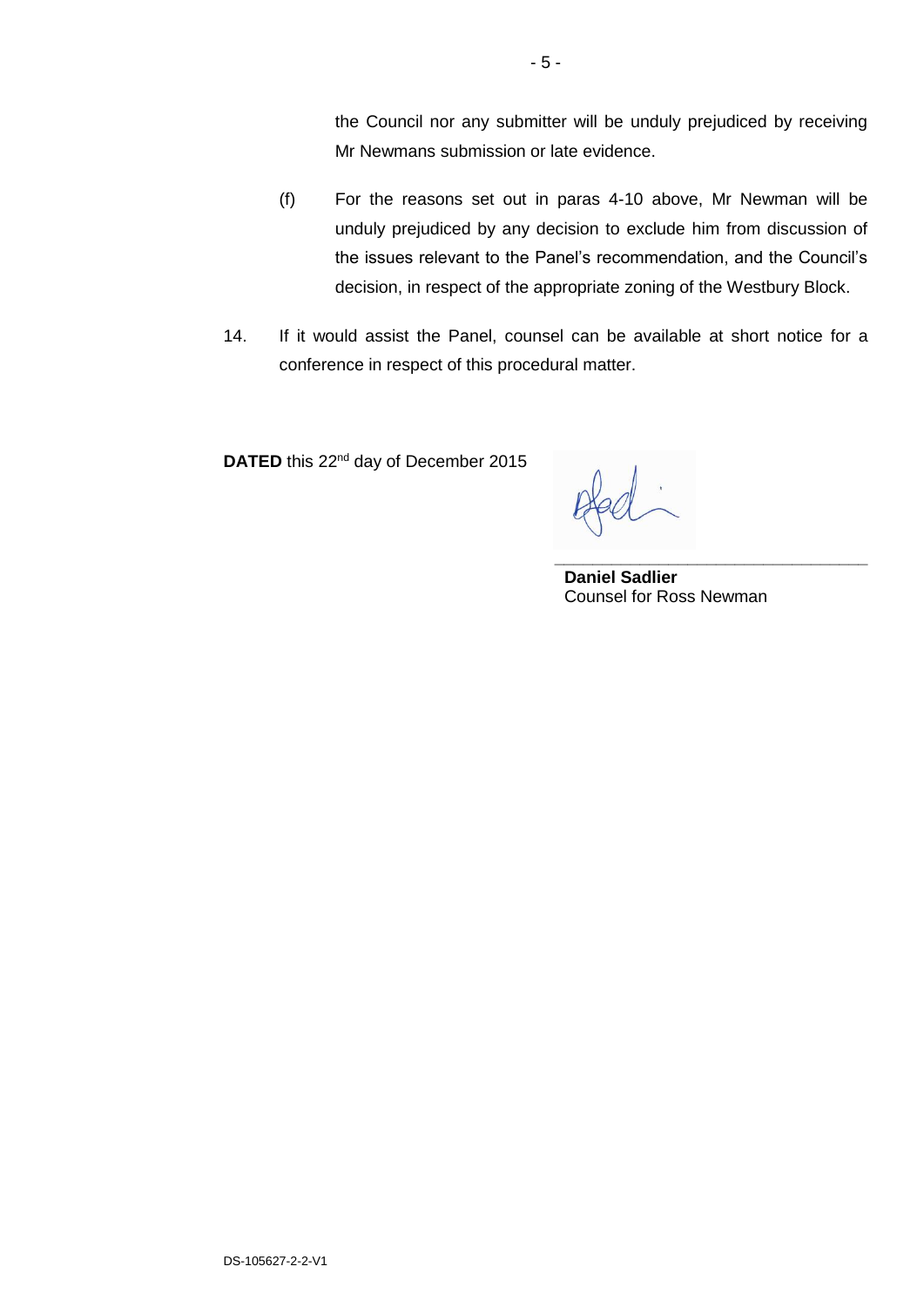# **Submission on Proposed Auckland Combined Plan**

**Section 123 of the Local Government (Auckland Transitional Provisions) Act 2010 and Clause 6 of Schedule 1 to the Resource Management Act 1991**

**To:** Auckland Council Freepost Authority 237170 Private Bag 92300 **AUCKLAND 1142**

## **Name of submitter: ROSS NEWMAN**

#### *Topic 079 – Special Character and Pre-1944 Mapping Topic 081 – Rezoning and Precincts (Geographical Areas)*

#### *Introduction*

- 1. This is a submission on the Proposed Auckland Unitary Plan ("**PAUP**").
- 2. I could not gain an advantage in trade competition through this submission. In any event, I am directly affected by an effect of the subject matter of the submission that:
	- (a) adversely affects the environment; and
	- (b) does not relate to trade competition or the effects of trade competition.
- 3. The specific provisions of the Unitary Plan that this submission relates to are:
	- (a) The extent of the Special Character Residential Isthmus B Overlay ("**Character Overlay**"), particularly as it relates to the block bounded by Remuera Road, Westbourne Road, Westbury Crescent and Portland Road in Remuera ("**Westbury Block**").
	- (b) The zoning proposed for the Westbury Block.

#### *Unitary Plan Provisions*

- 4. My submission is as follows:
	- (a) Provided the relief sought in this submission is granted, the Unitary Plan:
		- (i) Will be consistent with the purpose and principles of the RMA and will otherwise be consistent with Part 2 of the RMA;
		- (ii) Will be appropriate in terms of section 32 of the RMA; and
		- (iii) Will warrant being implemented in terms of both the RMA and sound resource management principles and practice.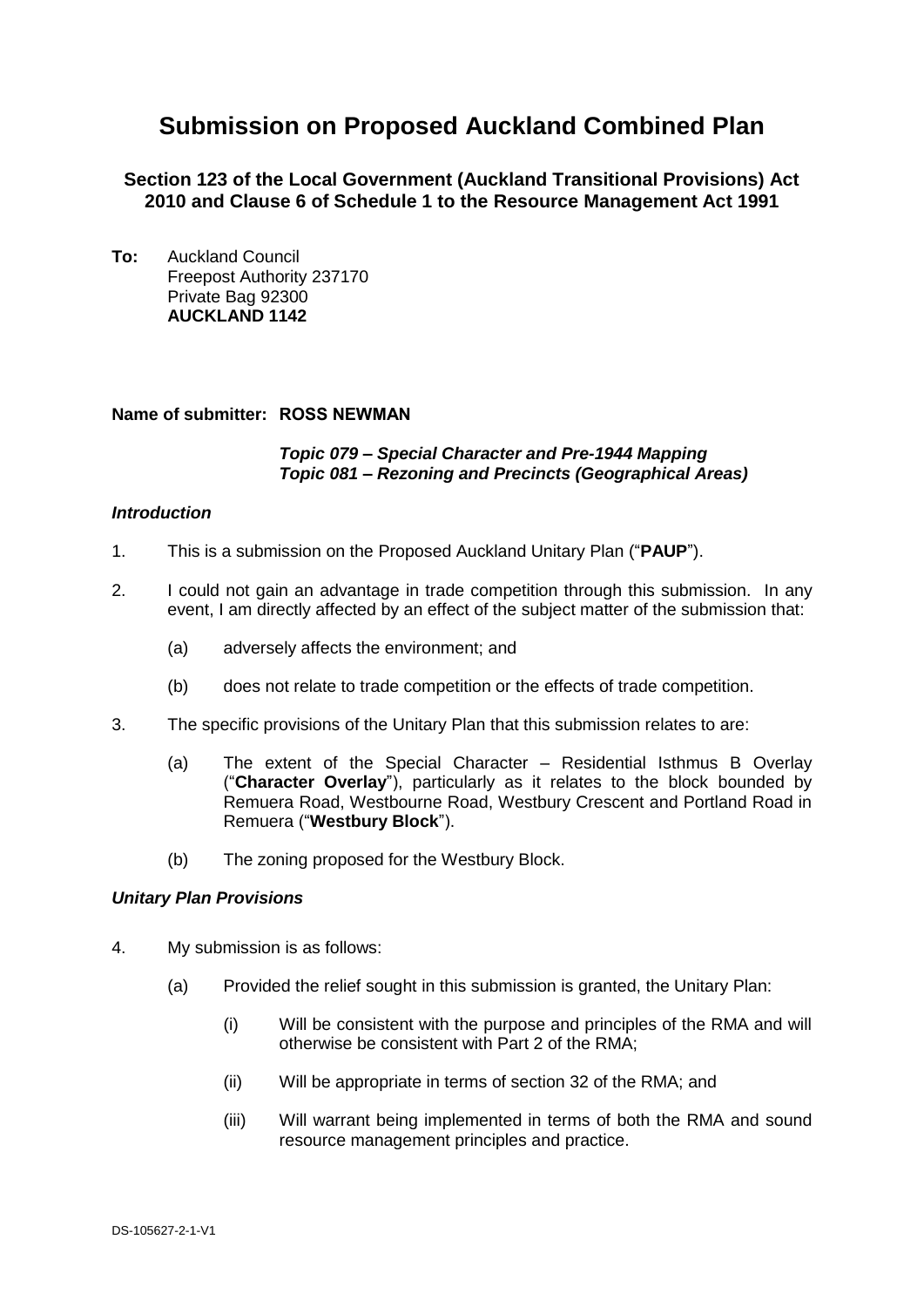(b) In the absence of such amendments, the Unitary Plan will fail to meet the purpose and principles of the RMA and will allow the generation of significant adverse effects on the environment.

In particular, without limiting the generality of the above:

- (c) I am the owner of the property at 226 Remuera Road, Remuera, legally described as Lot 1 DP 59096 ("**Property**").
- (d) I purchased the Property in March 2015, and after living in New York and Zurich for 24 years, in November 2015 I moved in to the Property with my wife and young family.
- (e) The Property:
	- (i) Is large, run down, and requires significant reinvestment to bring up to standard as a family home on top of being very costly to maintain even in its current standard;
	- (ii) Contains a house that was built in or about 1916 on a site of  $6,000m^2$ , which has subsequently been subdivided and the house altered several times in styles unsympathetic to the original design, significantly altering the original character of the home; and
	- (iii) Is located at the Market Road intersection and within the High Land Transport Route Noise overlay, and is significantly affected by traffic noise, particularly given its early 20<sup>th</sup> century construction.
- (f) The key amenity enjoyed by the Property, and the reason we decided to purchase and invest in restoring the property, is its panoramic view towards the harbour and Rangitoto Island.
- (g) We have obtained resource consent to restore the house. A quantity surveyor has estimated the toal cost of the work at at least \$2.2 million.
- (h) Recently, I became aware that the Council is proposing, as part of the PAUP process, to remove the Character Overlay from most of the Westbury Block and to "upzone" those properties to the Mixed Housing Urban zone.
- (i) Removal of the Character Overlay, and upzoning of properties adjacent to the Property on the Westbury Block, and in particular 228 Remuera Road, will significantly undermine the amenity values associated with the Property by allowing for construction of high density housing up to (as I understand the Council's more recent "preliminary position") 12m directly to the north of the Property, as a permitted activity.
- (j) If the harbour view is eliminated, the Property will lose its attraction to us. It is also very unlikely to be of interest to other families who can afford to restore and maintain it at great annual cost as a single family home. Accordingly, the Property, along with other affected properties on Remuera Road within the Westbury Block, will likely see no investment at all, and will deteriorate further
- (k) As with numerous other properties on Remuera Road between Newmarket and the Remuera shops, there is a high risk that it will see no investment at all and will deteriorate further. This, almost inevitable, result of the Council's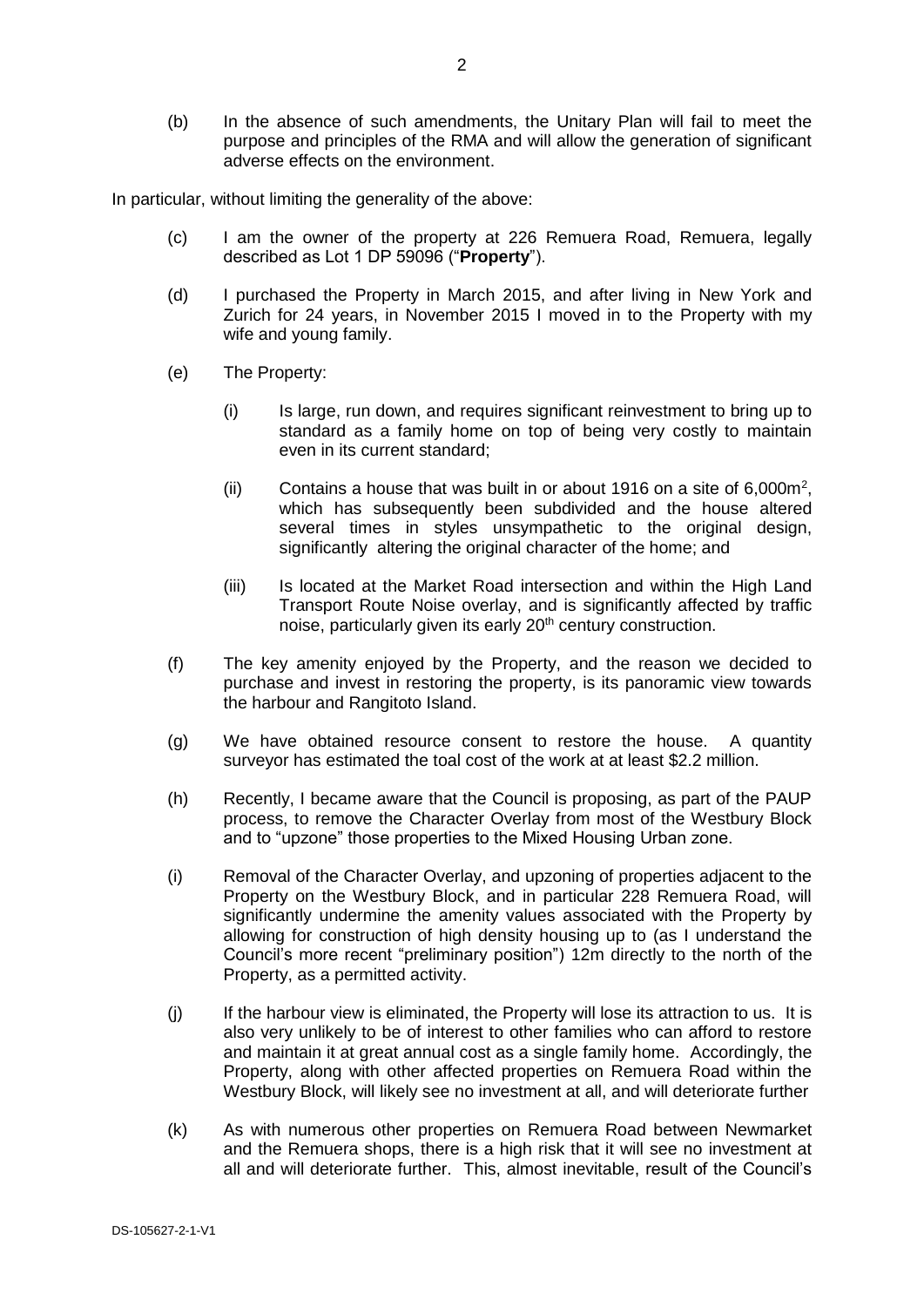"preliminary position", will wholly undermine the purpose of the Character Overlay remaining on a few houses along Remuera Road.

(l) The Council's preliminary position would have significant adverse environmental effects, in particular on the amenity values associated with Remuera Ridge, including the Property. In those circumstances, the retention of the Single House zone and Character Overlay on parts of the Westbury Block, including the property, is inappropriate in terms of section 32 of the RMA. Whatever approach (upzoning or retention of notified zoning and overlays) is considered most appropriate, it should be applied consistently to the entirety of the Westbury Block to ensure that the PAUP either does not result in significant adverse environmental effects, or reaches an appropriate balance in terms of the benefits and costs associated with the environmental, economic, social and cultural effects of the approach.

## *Relief Sought*

- 5. I seek the following decision from Auckland Council:
	- (a) That the Unitary Plan be amended as follows:

*Either:*

- (i) Uphold the Character Overlay, and do not delete it from the Westbury Block; and
- (ii) Retain single house zoning of the Westbury Block;

*Or:*

- (iii) Delete the Character Overlay from the entirety of the Westbury Block; and
- (iv) Rezone the entirety of the Westbury Block to Mixed Housing Urban.
- (b) In the alternative, if the Council is not minded to grant relief consistent with either of the two options set out in (a) above, apply a height restriction to the Westbury Block, and in particular the property at 228 Remuera Road, to ensure that no buildings can be constructed which exceed the maximum height limit for the Mixed Housing Suburban zone (8 metres, with an additional roof structure allowance of 1m).
- (c) Such other alternative or additional relief or other consequential amendments as are considered appropriate or necessary to address the concerns set out in this submission.
- 6. This submission identifies indicative examples of relief that would address appropriately certain of the matters raised in this submission. Other forms of wording and relief may also be appropriate and within the scope of the matters raised in this submission. The indicative relief is way of example but not to the exclusion of other appropriate and effective methods of upholding this submission.
- 7. I wish to be heard in support of its submission.